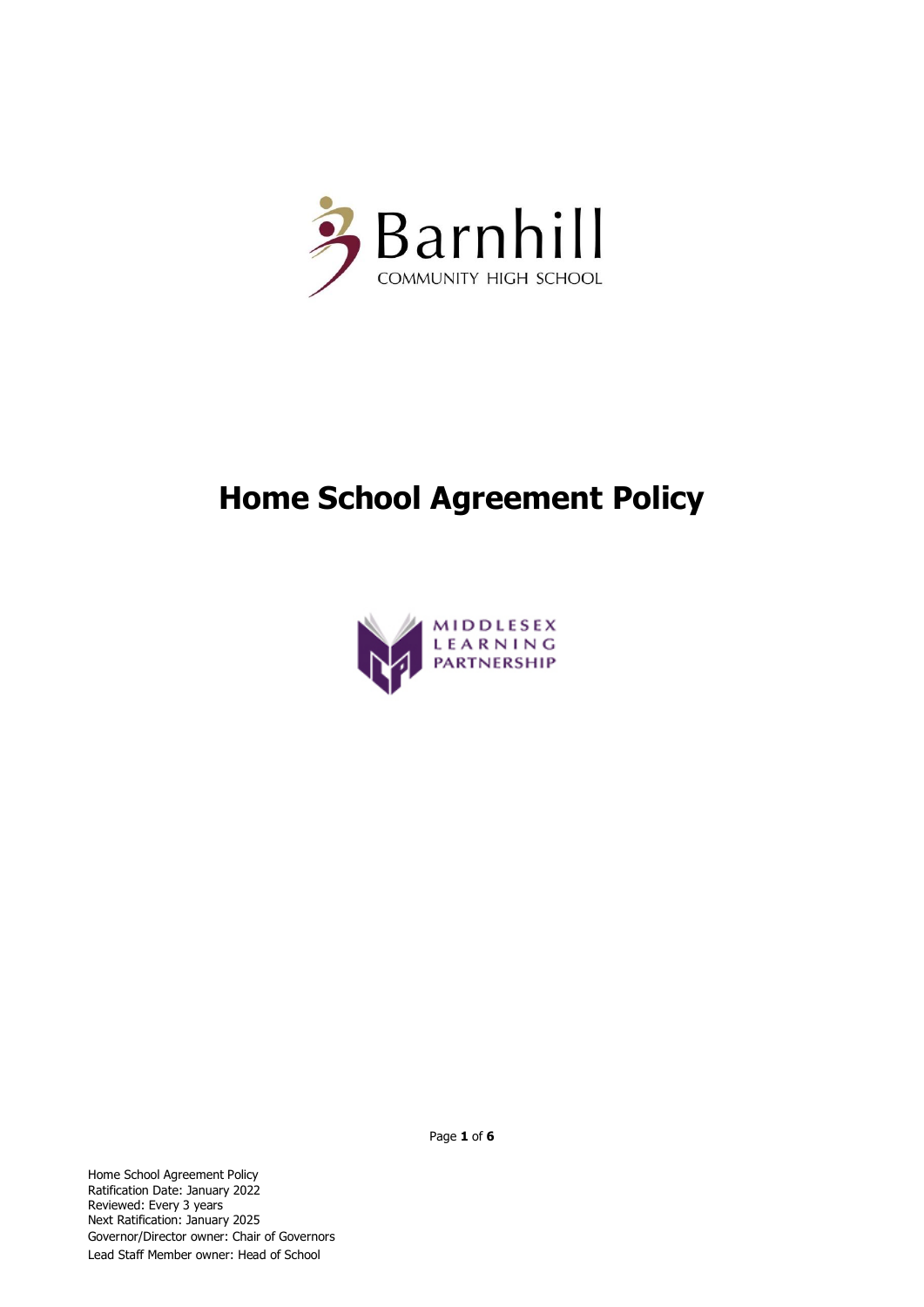## **Introduction**

Barnhill Community High is committed to providing a positive learning environment in which young people can achieve and enjoy a purposeful and well-ordered programme of studies and experiences. The Governors and staff want to establish positive links with parents/guardians and actively seek your co-operation in supporting and encouraging your children whilst at this school.

The following points will help to develop and strengthen the important partnership between home and school. Please find below clear statements as to what we, as a school, expect and equally what you, as a parents/guardian, may expect of us.

## **Ethos**

The school seeks to provide a positive working atmosphere in which each individual is valued, where personal endeavour is encouraged and fostered and where responsible and considerate use of the school and its environment is encouraged.

Students are expected to respect these values and the individuals who work and live in and around the school.

## **Standards of Education**

Barnhill Community High will provide well-qualified and expert staff that will carefully plan all lessons and activities. Students will be fully prepared for examinations and all students will have access to the full range of studies.

We expect our students to work hard and to the best of their ability in all the activities they undertake. Students should be prepared to participate in as wide a range of activities as they can. **They should also use all the opportunities available to them to develop their basic skills and to become independent learners.** 

#### **Homework**

Homework is an essential part of a good education and tasks will be regularly set to extend and support students' learning. We ask parents/guardians to ensure homework is completed regularly in a quiet area at home. You will receive information about the amount of homework that can be expected, how to support your child and what to do if there are difficulties.

# **Regular and Punctual Attendance**

"Barnhill Community High School expects students to attend on a daily basis throughout the school year and be punctual in their attendance. The school will be open to receive pupils throughout the school year unless by special arrangement and as part of the curriculum this being notified to parents/guardians in writing as soon as practicable and not less than 1 week in advance. Where exceptional circumstances necessitate the closure of the school at short/no notice this will only be done following consultation with Governors and in the interests of the health and safety of the staff and students."

Parents/guardians are reminded that it is your responsibility to ensure your child arrives at school and to inform the school when your child is absent.

Page **2** of **6**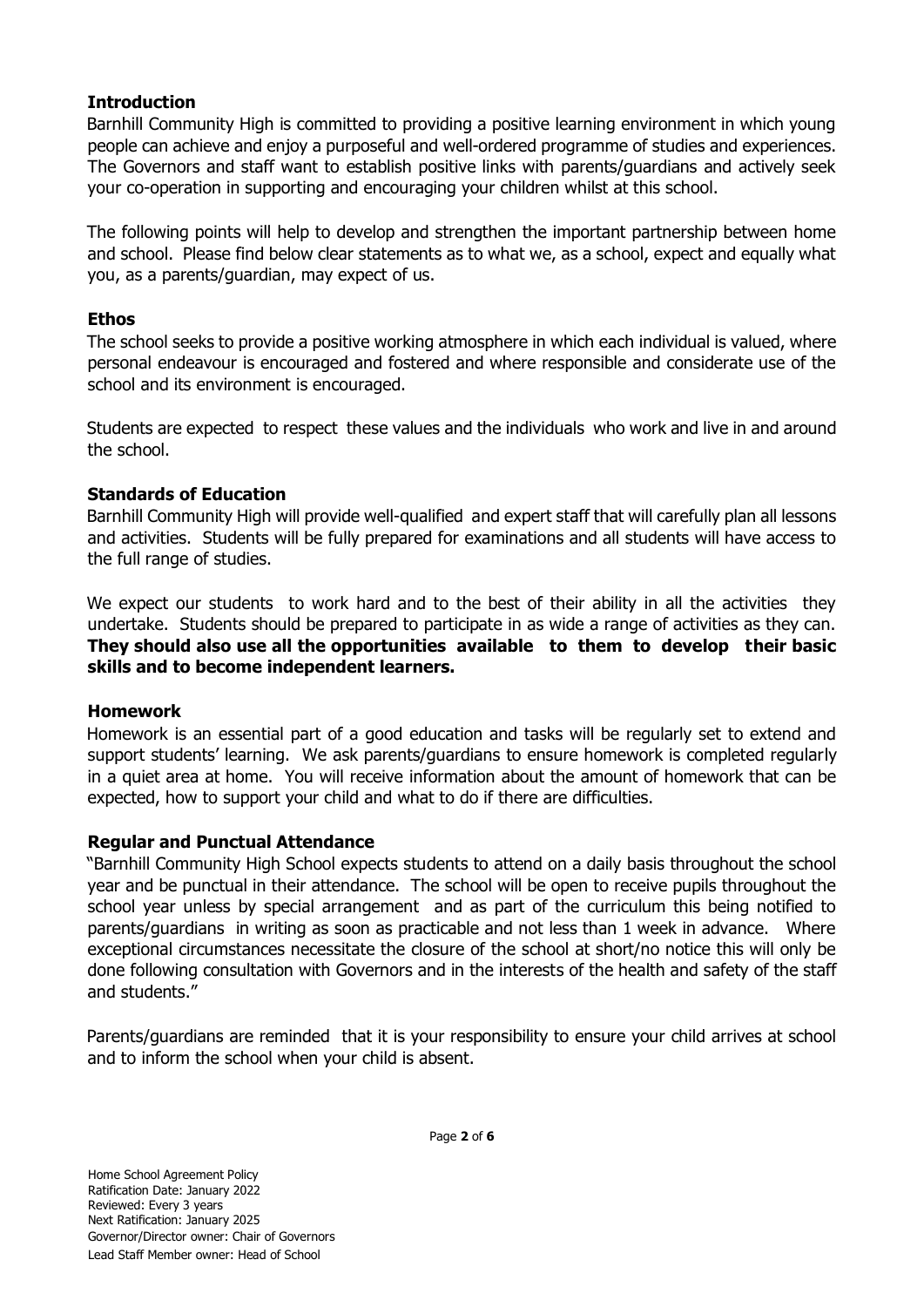## **Discipline and Behaviour**

The school has an agreed discipline policy including an anti-bullying policy, which we expect parents/guardians to support. The traditional values of courtesy, dress and commitment are highly valued. The wearing of the prescribed uniform by students and the maintenance of a smart, well ordered learning environment would help enhance the reputation for the students and the school.

#### **Information Exchange**

Good two-way communication between the home and school will mean that together we can help ensure your child's success at this school. Many concerns can be quickly resolved before they become problems by a simple telephone call, visit or note in the student planner.

We will inform you of your child's progress and encourage you to tell us about any concerns you have, either in relation to the school or changes in home life.

The Home School Agreement will be sent to all new Year 7 students (and other entrants as appropriate) and their families when a place at Barnhill is offered. We ask for the agreement to be signed and returned on acceptance of a place at Barnhill, by the parent and the student. The document will be countersigned on behalf of the school.

A reaffirmation of the Home School Agreement will be carried out each year. All students will be expected to sign up to the agreement in a dedicated page in their new planner/diary.

#### **Issue and Monitoring**

The Key Stage 3 Leader will be responsible with the Deputy Head (Student Support) for the issue of the Home School Agreement with the application. The Key Stage Leader, in collaboration with the Deputy Head (Student Support), is responsible for collecting the signed agreement from the parent/guardian and student. They will also ensure that students sign the "re-affirmation" in their new planner at the start of each subsequent year.

> Yeading Lane, Hayes, Middlesex, UB4 9LE Tel: 020 8839 0600

Page **3** of **6**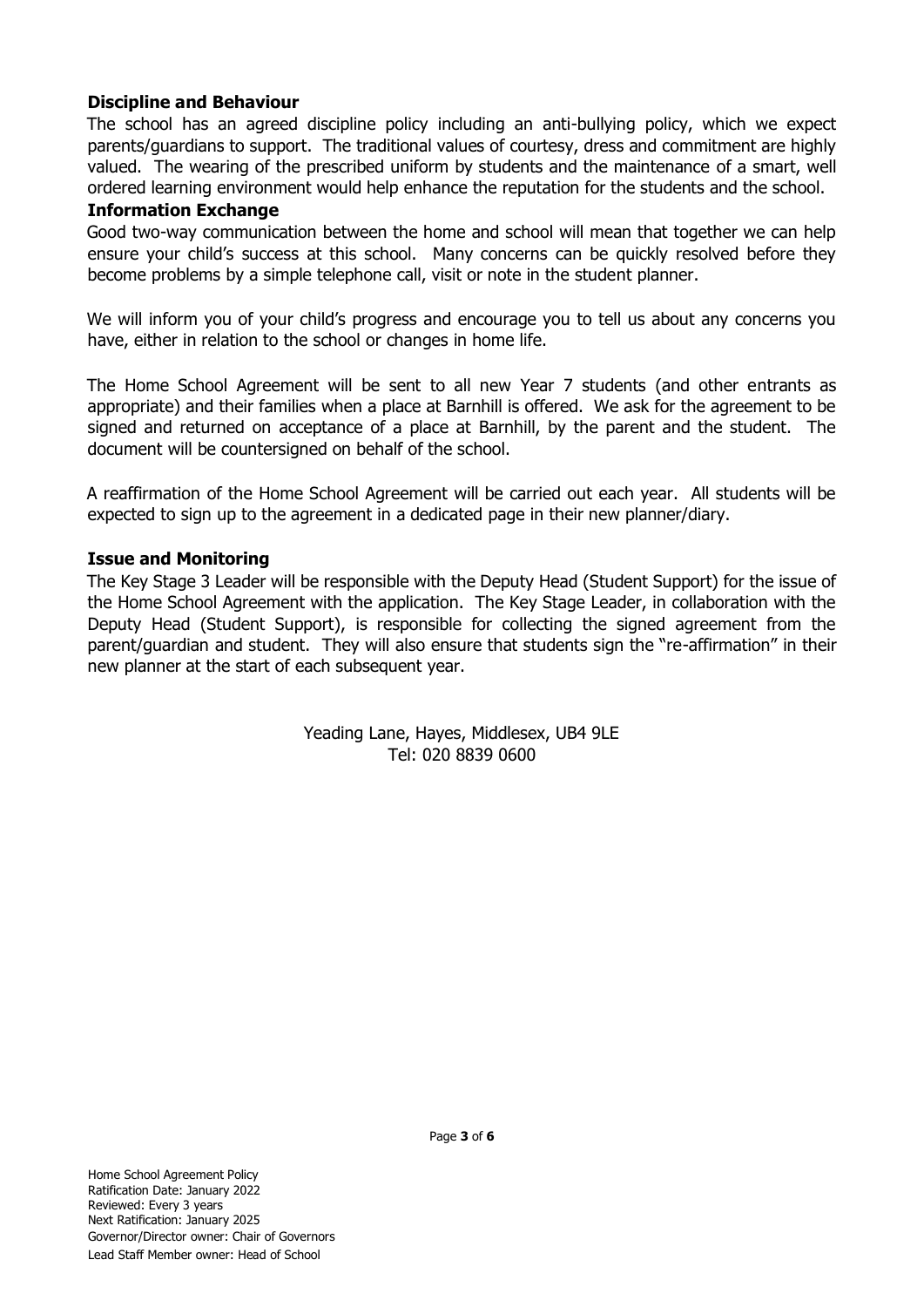

# **HOME SCHOOL AGREEMENT**

At Barnhill Community High we involve parents/guardians fully in the education of their child. We recognise the great benefit to a student's progress that comes from the active support and involvement of parents/guardians. Parents/guardians can support their son/daughter and the school in the ways given below.

As a parent/guardian of a student at Barnhill Community High I agree to:

## **1. Supporting Learning**

- Make every effort to look at and discuss my child's schoolwork on a regular basis
- Be aware of and make adequate arrangements for homework which include checking and signing my child's learning journal each week
- Make every effort to attend parents/guardians' evenings and school functions as well as attending special appointments if requested

## **2. Attendance and Punctuality**

- Ensure attendance and punctuality and keep the school informed about any reason for absence or special circumstances that may affect their school work
- Promote the continuity of my child's education by taking family holidays only during school holiday times

#### **3. Responsible Behaviour**

- Encourage my child to show respect for all staff and other students in the school
- Encourage my child to behave responsibly at school and in other situations where he/she is wearing uniform or representing the school
- Help promote respect and care for school property and that of others and be prepared to pay for or replace items in circumstances where my child has wilfully damaged or lost property

#### **4. Uniform and Equipment**

- Ensure, to the best of my ability, that my child has all the equipment and books necessary for the school activities of the day (including PE kit)
- Be aware of uniform regulations and ensure that my child is correctly dressed
- •

 $Signed:$ 

Page **4** of **6**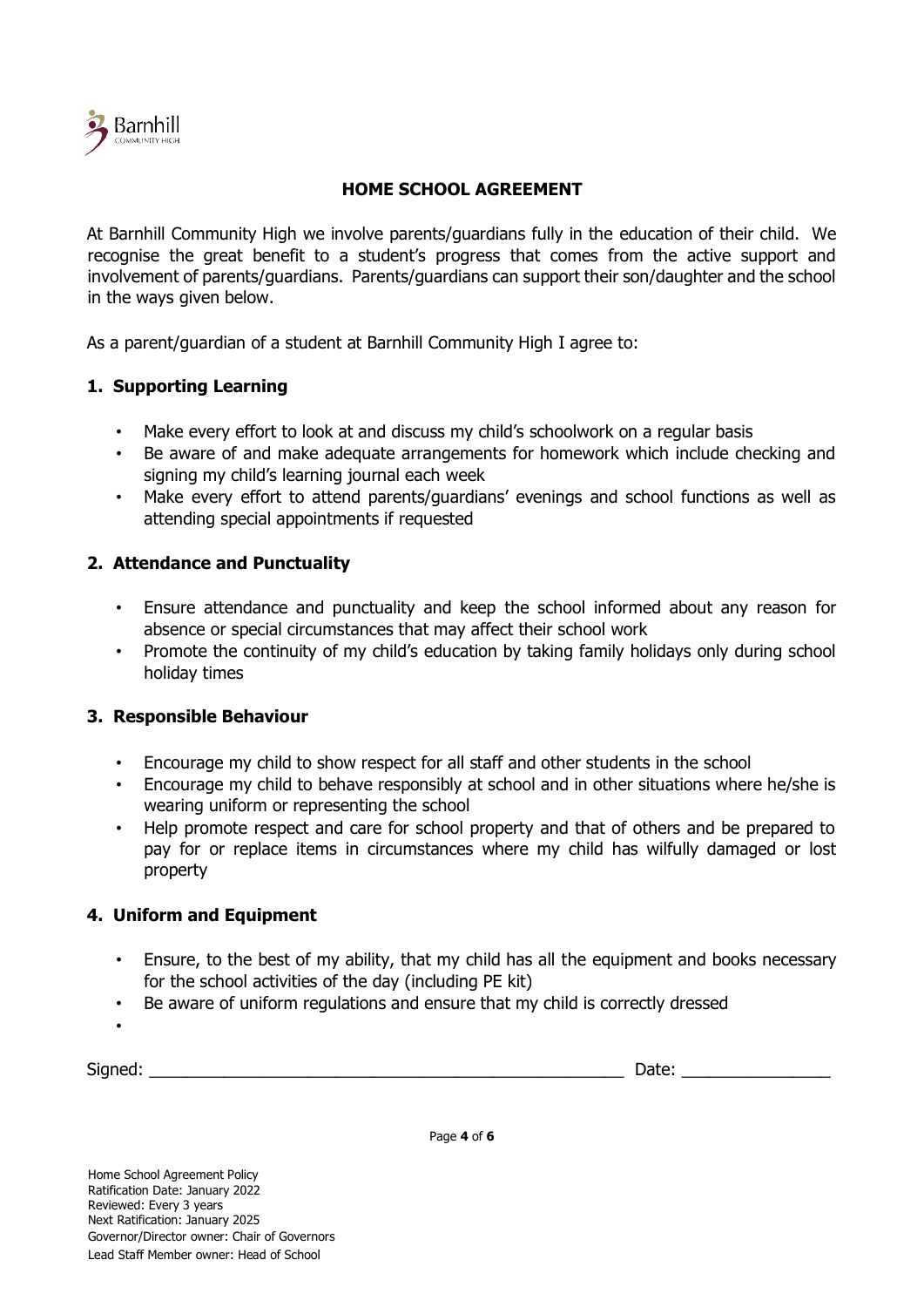

# **HOME SCHOOL AGREEMENT**

#### Student's Name:

Barnhill Community High seeks to provide the highest possible standard of education for all its students and to promote the maximum possible development of individual students' talents and potential within a tolerant and caring community.

The school's aims for its students are:

- An education based on the highest expectations
- The highest standard of teaching, personal support and guidance
- A broad, balanced and relevant education
- Regular homework and marking of work
- Regular feedback and reporting on progress including a report, and parents/guardians' evening once a year
- A wide range of learning experiences
- Opportunities for a wide range of extra activities
- A safe, secure, well disciplined and stimulating working environment

We also see as central to the school ethos the 3-way partnership between the school, parent/guardian and student. We feel that it is instrumental in ensuring that students commit themselves wholeheartedly to the hard work that will ensure they are successful at Barnhill Community High.

| Signed: | Headteacher |
|---------|-------------|
|---------|-------------|

Signed: The state of Governors of Governors and Signed: The Signed Signed Signed Signed Signed Signed Signed Signed Signed Signed Signed Signed Signed Signed Signed Signed Signed Signed Signed Signed Signed Signed Signed S

Page **5** of **6**